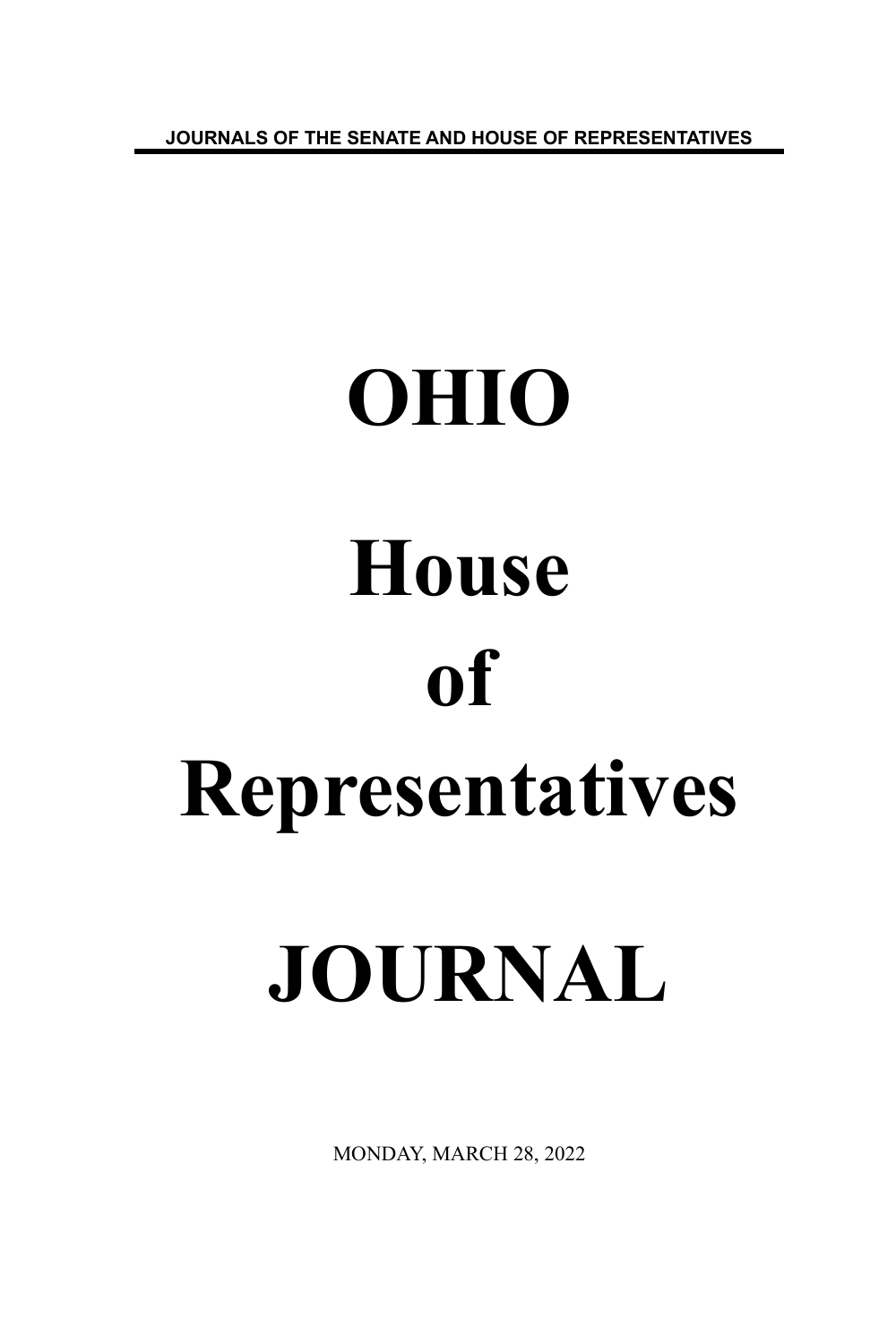# ONE HUNDRED THIRTY-NINTH DAY Hall of the House of Representatives, Columbus, Ohio **Monday, March 28, 2022, 9:00 o'clock a.m.**

The House met pursuant to adjournment.

Pursuant to House Rule No. 23, the Clerk called the House to order.

Representative Stewart was selected to preside under the Rule.

The journal of the previous legislative day was read and approved.

# **INTRODUCTION OF BILLS**

The following bills and joint resolution were introduced:

**H. B. No. 605 -** Representatives Miller, K., Miller, A. Cosponsors: Representatives Sobecki, Lightbody, Sheehy, Smith, M., Galonski, Humphrey, Miller, J., Boyd, Brown, Liston, Troy, Weinstein.

To enact section 5913.012 of the Revised Code to permit judge advocates, with authorization from the Adjutant General, to provide legal assistance to certain individuals.

### **H. B. No. 606 -** Representatives Bird, Ingram.

To amend sections 3314.03, 3326.11, and 3328.24 and to enact section 3313.7117 of the Revised Code to enact "Sarah's Law for Seizure Safe Schools" to require public and chartered nonpublic schools to create a seizure action plan for each student with a seizure disorder or epilepsy.

**H. B. No. 607 -** Representatives LaRe, Swearingen.

To amend section 2937.23 of the Revised Code to add public safety as a factor in setting bail.

**H. J. R. No. 2 -** Representatives LaRe, Swearingen.

Proposing to amend Section 9 of Article I of the Constitution of the State of Ohio to eliminate the requirement that the amount and conditions of bail be established pursuant to Section 5(b) of Article IV of the Constitution of the State of Ohio, and instead allow the courts to use factors such as public safety, a person's criminal record, the likelihood a person will return to court, and the seriousness of a person's offense.

Said bills and joint resolution were considered the first time.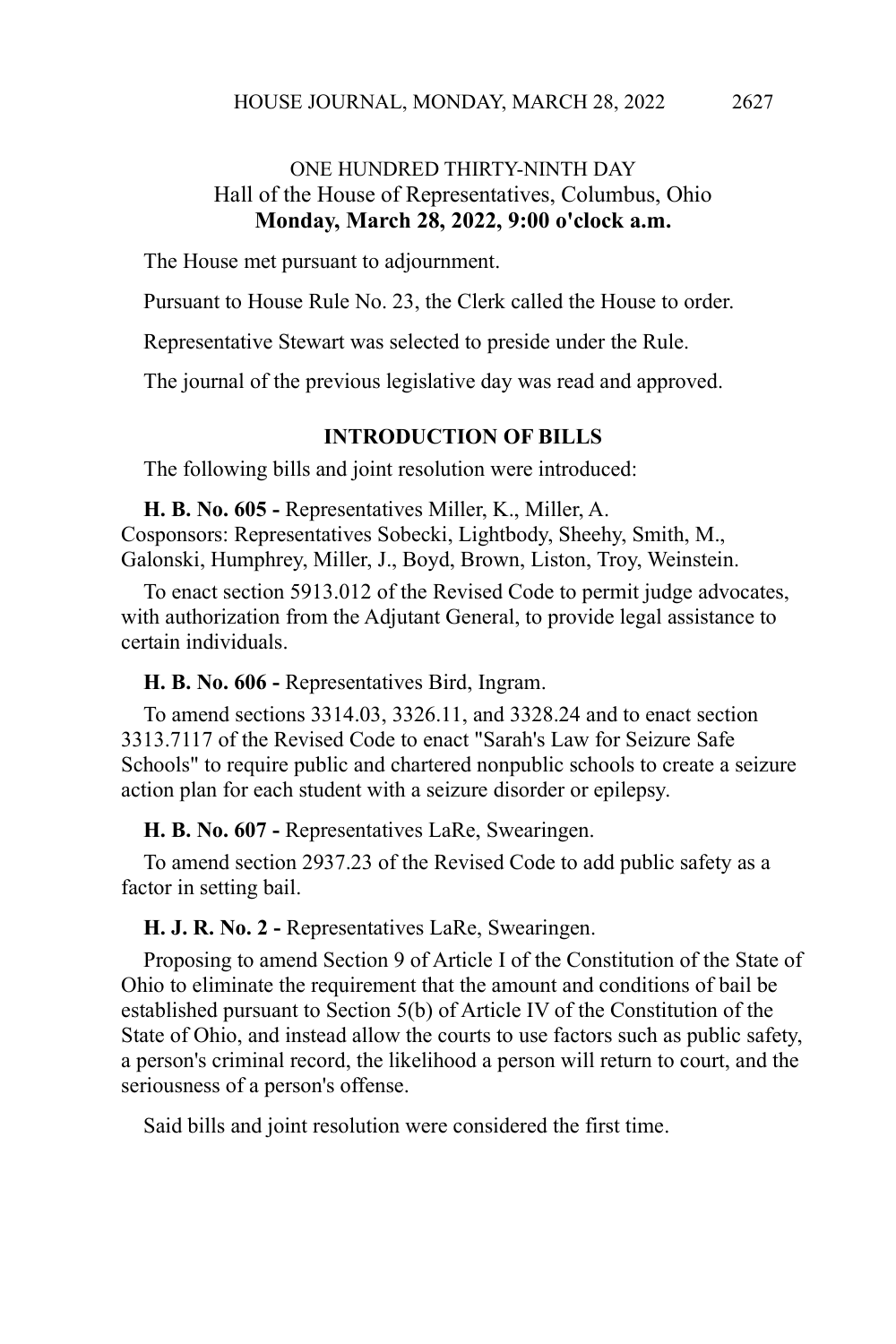### **REPORTS OF STANDING AND SELECT COMMITTEES AND BILLS FOR SECOND CONSIDERATION**

Representative Leland submitted the following report:

The standing committee on Criminal Justice to which was referred **H. B. No. 276**-Representatives Powell, Schmidt, et al., having had the same under consideration, reports it back as a substitute bill and recommends its passage.

RE: PROHIBIT RECEIVING PROCEEDS OF PROSTITUTION

Representative LaRe moved to amend the title as follows:

Add the name: "Miller, A."

JEFF LARE D. J. SWEARINGEN DAVID LELAND CINDY ABRAMS WILLIS E. BLACKSHEAR, JR. SEDRICK DENSON TAVIA GALONSKI ADAM C. MILLER PHIL PLUMMER SHARON A. RAY JEAN SCHMIDT BILL SEITZ ANDREA WHITE

The report was agreed to.

The bill was ordered to be engrossed and placed on the calendar.

Representative Leland submitted the following report:

The standing committee on Criminal Justice to which was referred **H. B. No. 390**-Representatives Lanese, John, et al., having had the same under consideration, reports it back and recommends its passage.

RE: REQUIRE SEX ASSAULT EXAM KITS FOR TRAFFICKING IN PERSONS CASES

JEFF LARE D. J. SWEARINGEN DAVID LELAND CINDY ABRAMS WILLIS E. BLACKSHEAR, JR. SEDRICK DENSON TAVIA GALONSKI ADAM C. MILLER PHIL PLUMMER SHARON A. RAY JEAN SCHMIDT BILL SEITZ ANDREA WHITE

The report was agreed to.

The bill was ordered to be engrossed and placed on the calendar.